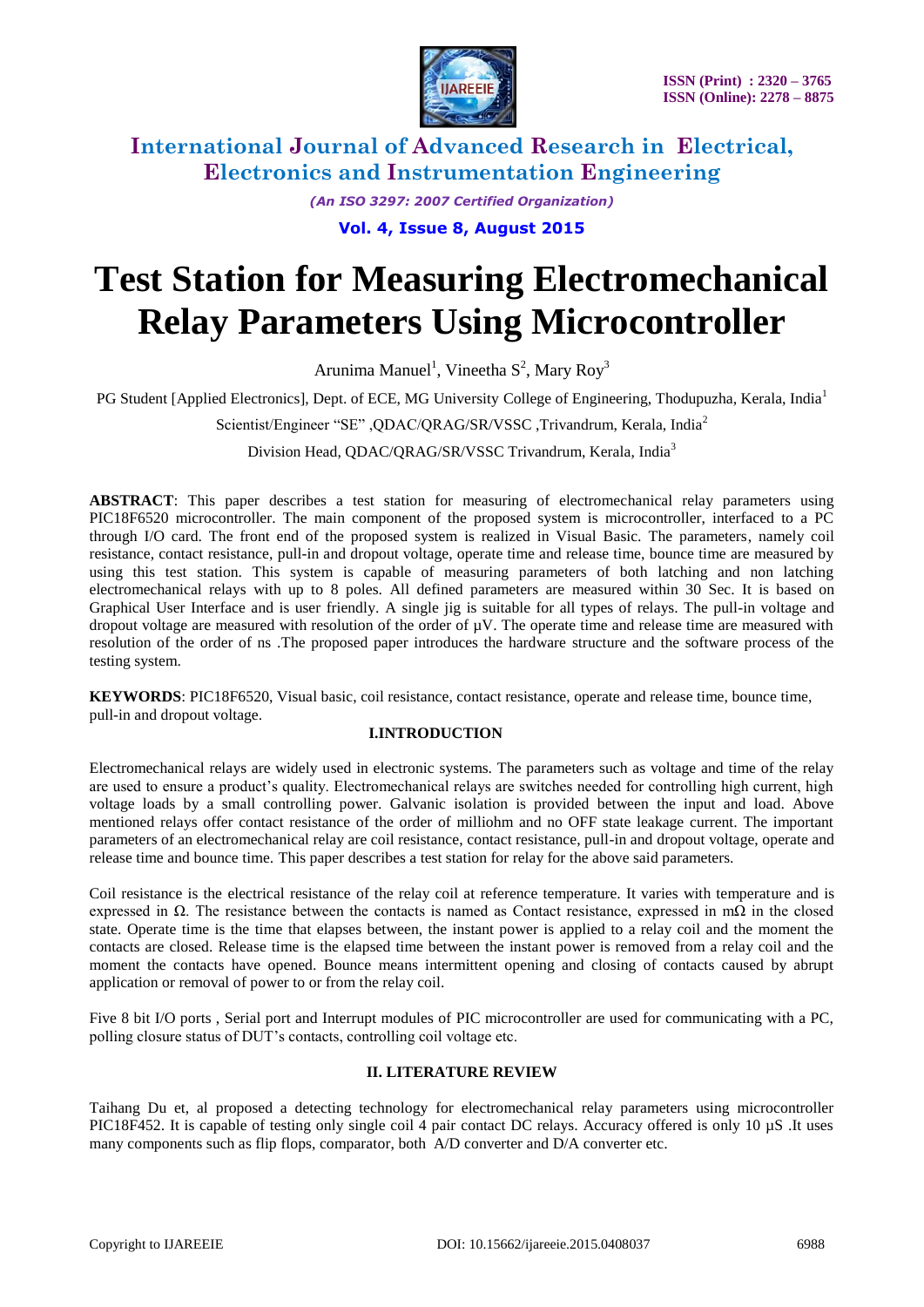

*(An ISO 3297: 2007 Certified Organization)*

### **Vol. 4, Issue 8, August 2015**

### **III. BLOCK DIAGRAM OF TEST STATION**





PIC is the main controller. PC is interfaced to the microcontroller through 48 channel I/O card. The coil voltage of the relay is controlled by PC through a dual DAC. The resolution of the DAC is 12 bits. The output of the DAC drives a power amplifier which in turn drives the coil of the DUT. The Pull-in voltage and dropout voltage are measured by controlling the coil voltage through the DAC and polling the open and close status of contacts through the I/O port of PIC.

RAM is used to store the status of the contacts, it is a depth of 512 K. The system capable of acquiring the contact status at a sampling rate of 50 ns. This enables to measure of bounce of the chatter in the order of ns. The write/ read of RAM is controlled by PIC. Serial ports of PIC, interrupt modules and I/O ports of PIC microcontroller are made use of. The results are printed out by printer.

1. Pull-in and Dropout Voltage:

Method: Increase the electromechanical relay coil voltage linearly till all NO contacts get closed. That particular coil voltage where all the NO contacts get closed is the pull-in voltage. Fig.2 shows the procedure diagram of Pull-in voltage.

The electromechanical relay coil voltage is decreased linearly till all NO contacts get opened. The precise voltage where all the NO contacts get opened is the dropout voltage.

Algorithm: DAC is initialized zero coil voltage for pull-in voltage. PIC is interrupted from PC and DAC initialized to zero coil voltage through I/O card. The contact status are polled and sent to PC through the serial port of PIC. Based on the status read, DAC value is incremented till all contacts are closed and is shown in fig. 2.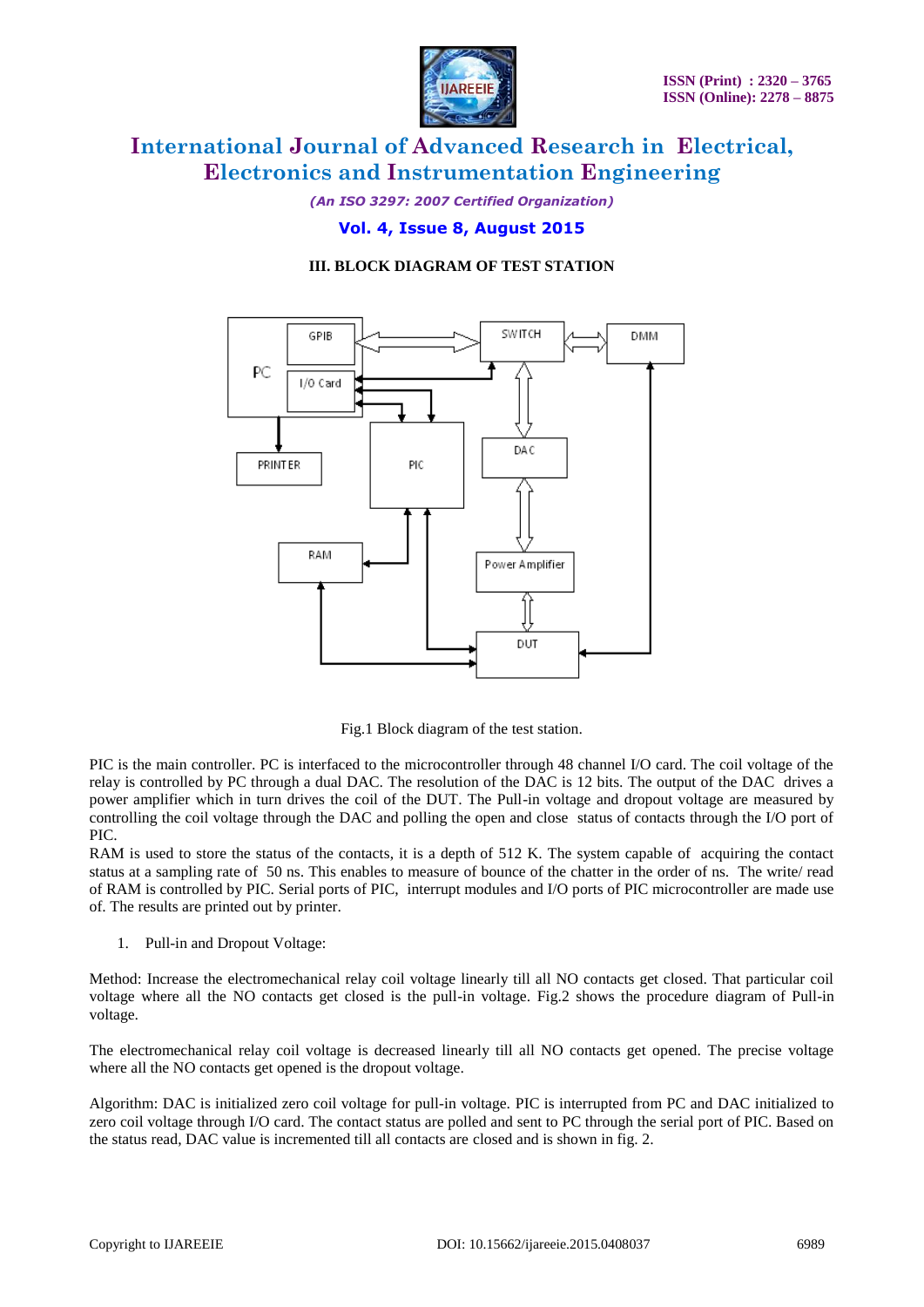

*(An ISO 3297: 2007 Certified Organization)*

# **Vol. 4, Issue 8, August 2015**



Fig.2 Pull-in voltage procedure diagram.

Algorithm: DAC is initialized maximum coil voltage for dropout voltage. PIC is interrupted from PC and DAC initialized maximum coil voltage through I/O card. The contact status are polled and sent to PC through the serial port of PIC. Based on the status read, DAC value is decremented till all contacts are opened and is shown in fig. 3.



Fig.3 Dropout voltage procedure diagram.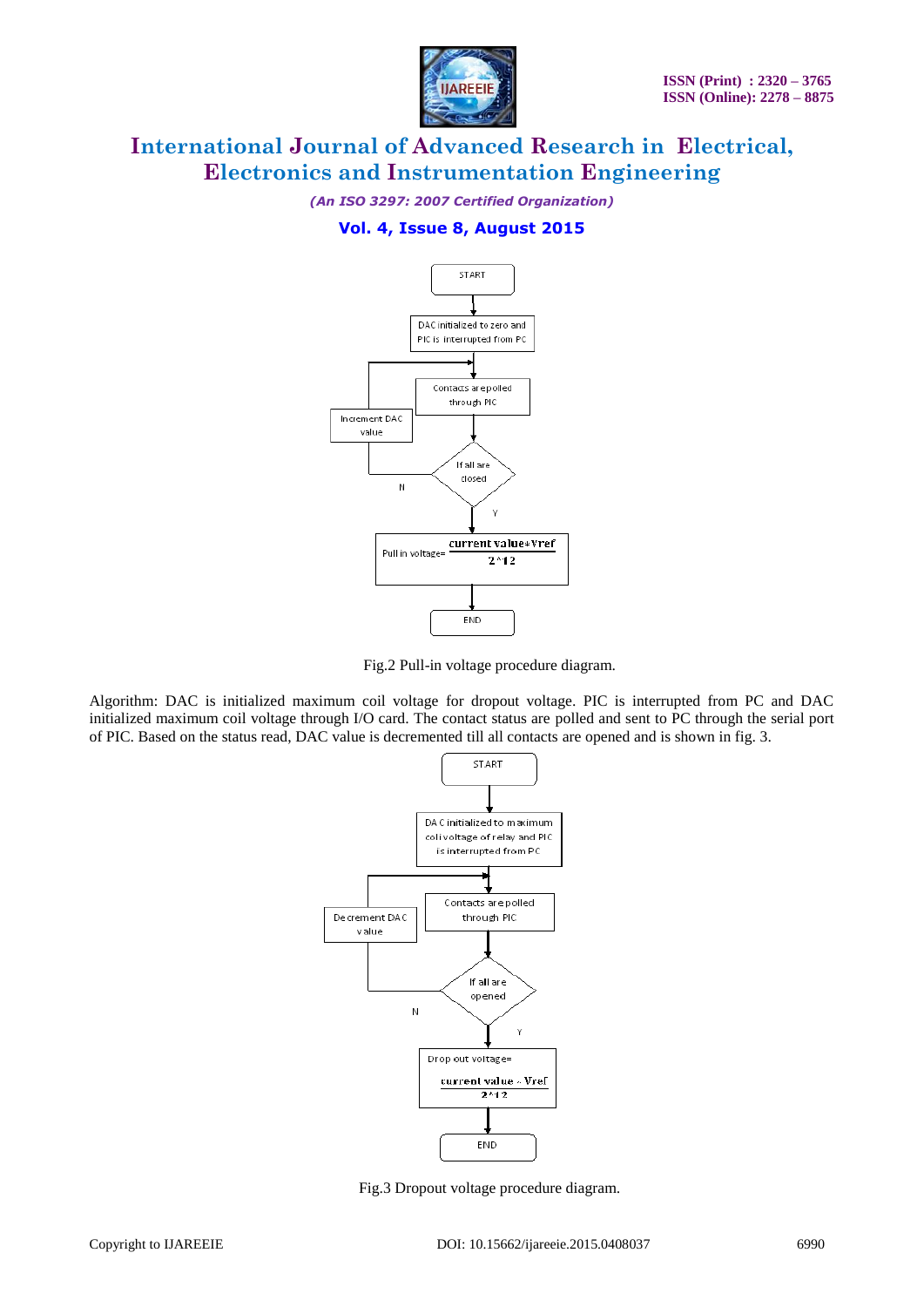

*(An ISO 3297: 2007 Certified Organization)*

### **Vol. 4, Issue 8, August 2015**

2. Coil resistance:

Coil resistance is measured by using 6½-Digit Multimeter which is interfaced through GPIB cable to the DUT. Through switches in the block diagram (Fig.1) the coil ends of DUT are connected to DMM.

3. Contact resistance:

A known current is forced to the closed contacts of the DUT. Through DAC, maximum coil voltage is forced from PC. DMM is used to measure the voltage across the contact. Contact resistance=voltage measured /forced current.

4. Operate Time:

Operate time is the time that elapses between, the instant power is applied to a relay coil and the moment the contacts are closed. Fig. 4 shows the Operate time and operate bounce time.



Fig. 4 Operate time

Method: PIC is interrupted. The relay made ON from PC via DAC, at time T1. The status of contacts is polled and written in a RAM. Control signals of the memory are produced by PIC in the interrupt service routine and the process is continued for x ms. The instant at which the contact starts to close (bounce starts) is T2. The instant at which the contact is fully closed is at T3. Then operate time=T1-T2. And the operate bounce time is T3-T2 is shown in fig.5.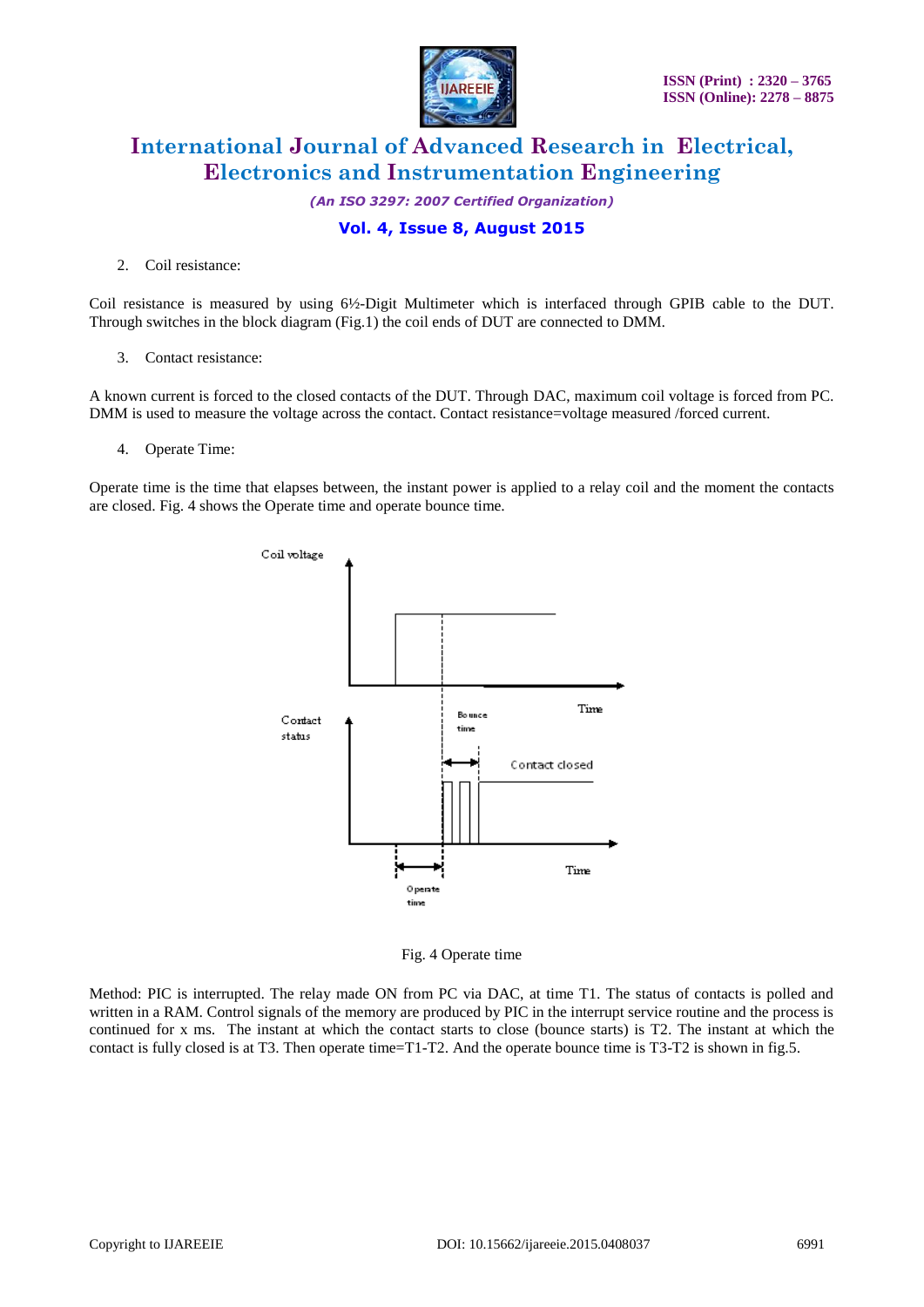

*(An ISO 3297: 2007 Certified Organization)*

## **Vol. 4, Issue 8, August 2015**



Fig.5 Operate time procedure diagram.

5. Release time:

Release time is the elapsed time between the instant power is removed from a relay coil and the moment the contacts have opened. Fig. 6 shows the release time and release bounce time.



Fig. 6 Release time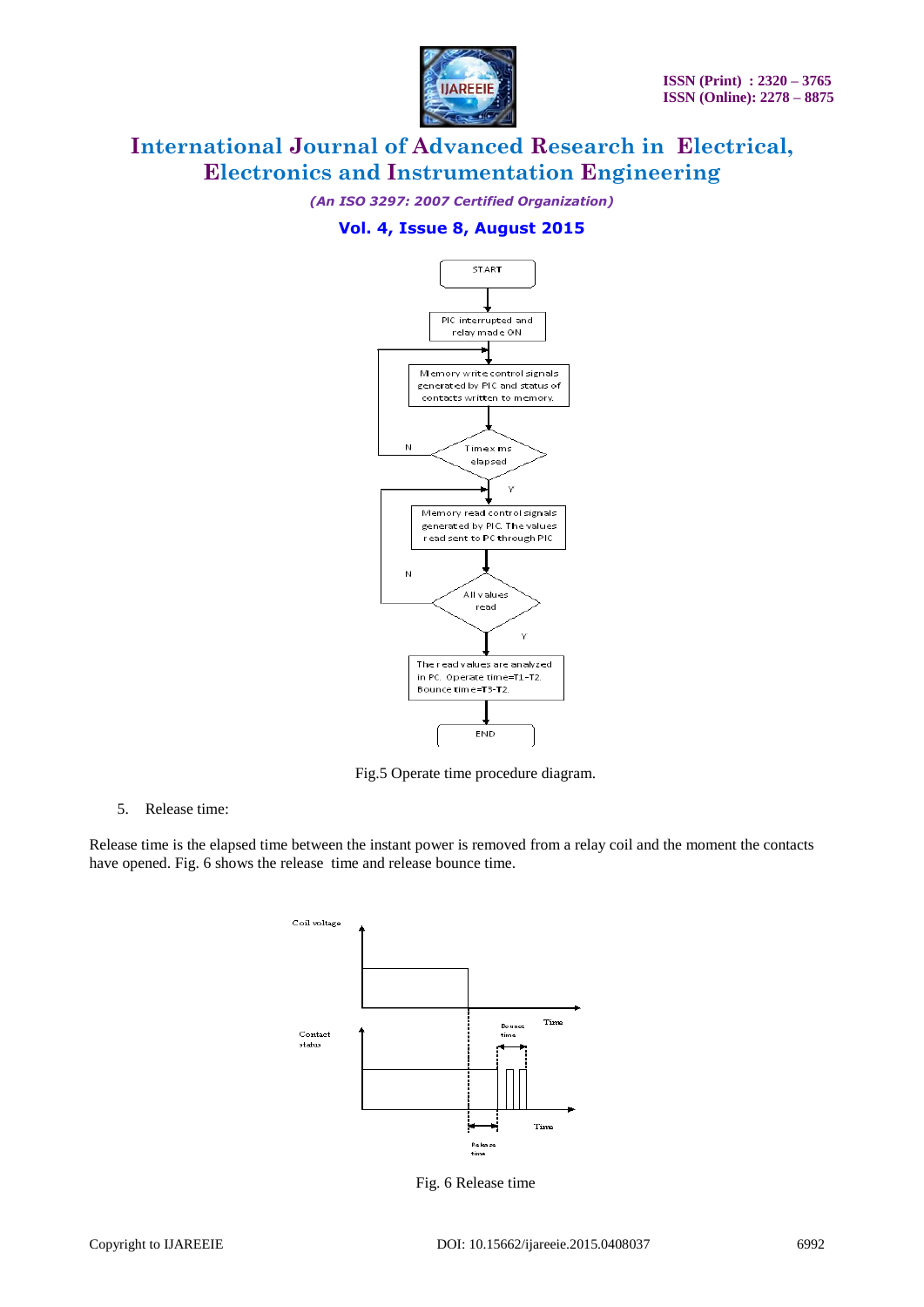

*(An ISO 3297: 2007 Certified Organization)*

### **Vol. 4, Issue 8, August 2015**

Method: PIC is interrupted. The relay made OFF from PC via DAC, at time T1. The status of contacts is polled and written onto a RAM. Control signals of the memory are generated by PIC in the interrupt service routine and the process is continued for y ms. The instant at which the contact starts to open (bounce starts) is T2. The instant at which the contact is fully opened is at T3. Then release time=T1-T2. And the release bounce time is T3-T2 is shown in fig.7.



Fig. 7 Release time procedure diagram.